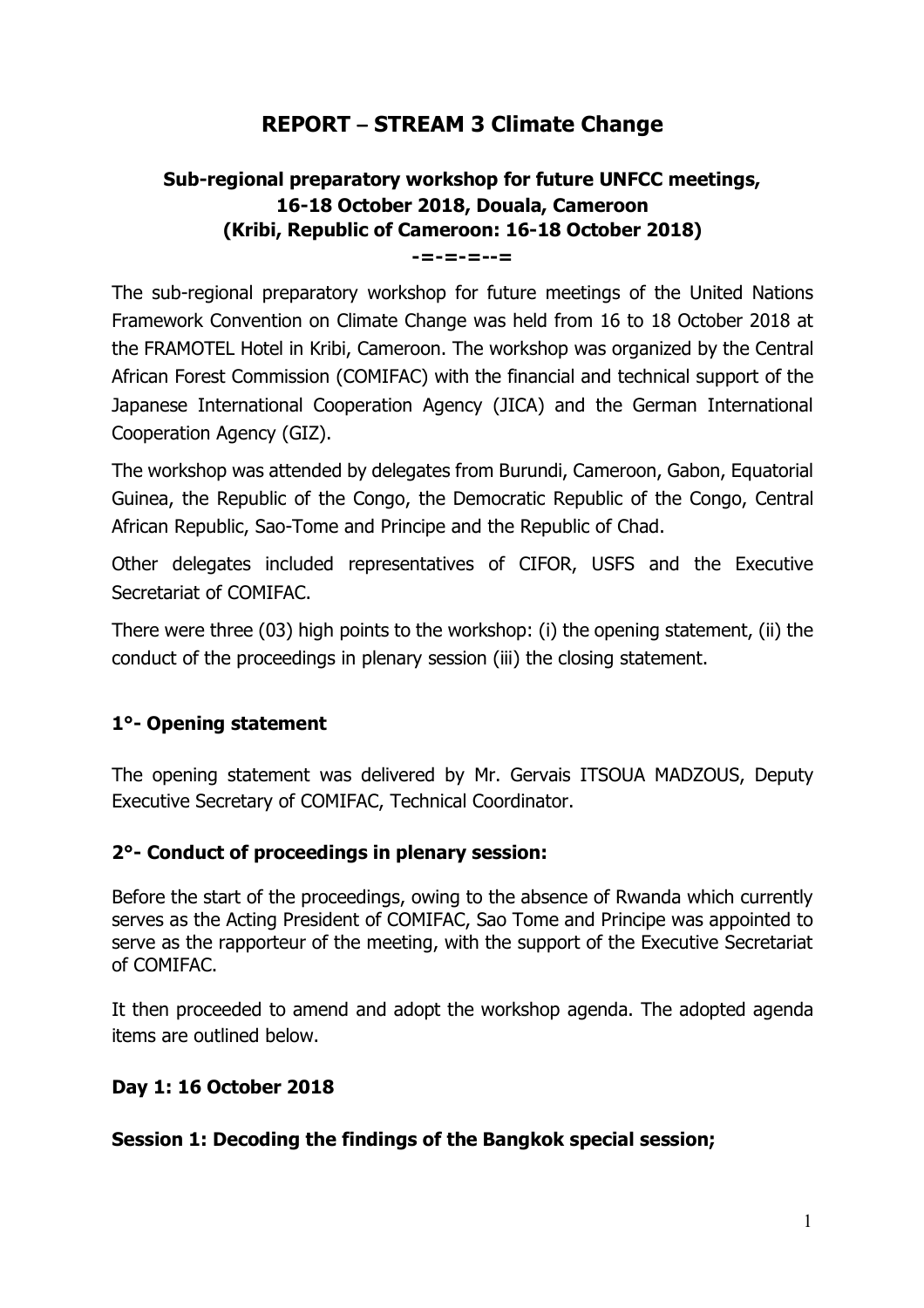The first session of the day was devoted to clarifying the findings of the special session on the climate which took place from 4 to 9 September 2018 in Bangkok, Thailand. Following an overview of the objectives of the Bangkok meeting, a presentation was delivered by Mr. NDJATSANA Michel, Environment Expert at the Executive Secretariat of COMIFAC. The presentation was articulated around three components to present the conclusions of the proceedings of the three corresponding bodies that were gathered for the meeting. The following points were discussed by the different bodies:

# Component 1 Conclusions from the proceedings of the special working group on the Paris Agreement (APA 1-6)

- Additional guidelines on the section related to mitigation measures in decision 1/CP.21
- Communication on adaptation measures
- Modalities, procedures and guidelines governing transparency of actions and support framework
- Issues related to the worldwide/global review
- Modalities and procedures for the effective functioning of the Committee to ease implementation and foster compliance with provisions
- Other issues related to the implementation of the Paris Agreement: The Adaptation Fund
- Other business, excluding the Adaptation Fund

# Component 2 Conclusions from the proceedings of the UNFCCC implementing body (SBI 48-2)

- Common timeframes for NDCs
- Defining modalities and procedures for exploiting and using public registers referred to in article 4.12 of the Paris Agreement (NDC registers)
- NDC registries and communication of adaptation measures
- The Report of the Adaptation Committee and issues related to LDCs
- Development and transfer of technology. Scope and modalities for periodic assessment of technological mechanism established to support the Paris Agreement
- Issues related to climate finance: defining data to be submitted by the Parties in line with the Agreement, article 9.5
- Impact of implementation of response measures: modalities, work program and functions within the framework of the Agreement of the Forum on the impact of implementation of response measures

## Component 3 Conclusions from the proceedings of the Subsidiary Body of Scientific and Technological Advice (SBSTA)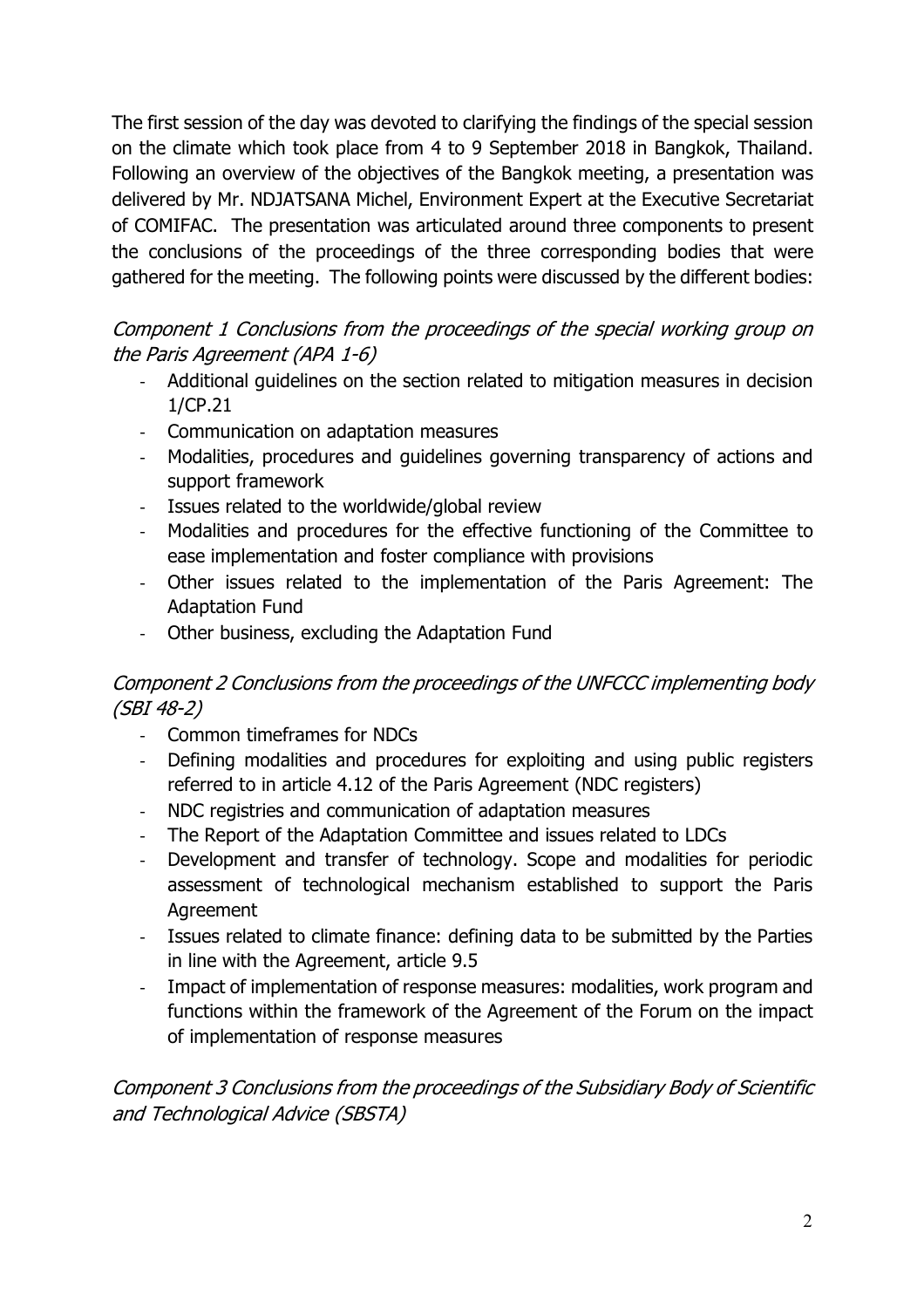- Development and transfer of technology. The technological framework under article 10.4 of the Paris Agreement
- Issues related to Article 6 of the Paris Agreement
- Rules on accounting for financial resources provided and raised as part of public interventions in accordance with article 9.7 of the Paris Agreement

The overview of conclusions and prospects of COMIFAC countries came to close this presentation from which it was apparent in Bangkok that there was more substantial progress in certain areas than others and that in the absence of consensus, negotiations would continue on all issues being discussed by various bodies at COP 24 in Katowice.

The discussions that followed each of the presentations allowed the participants to get a better grasp of the different issues that had been brought to their attention. Furthermore, the meeting discussed the implementing guidelines for the Paris Agreement as well as some of the stakes of COP 24 which helped to set priorities for the sub-region.

### **Sessions 2 and 3: Reviewing implementing guidelines for the Paris Agreement and setting priorities for the sub-region**

The two sessions allowed delegates to identify the most relevant guidelines for the COMIFAC region, actions to be undertaken and the sub-region's positions as illustrated in the table below:

| <b>Guidelines</b>                                                                                                                                                                                             | <b>Actions to be</b><br>undertaken                                              | <b>Sub-region's position</b>                                                                                                                      |
|---------------------------------------------------------------------------------------------------------------------------------------------------------------------------------------------------------------|---------------------------------------------------------------------------------|---------------------------------------------------------------------------------------------------------------------------------------------------|
| Additional guidelines on<br>the section related to<br>mitigation measures under<br>decision 1/CP.21<br>Modalities, procedures<br>and guidelines governing<br>transparency of actions<br>and support framework | Need to strengthen the<br>capacities of countries in<br>the sub-region for MRVs | Commitment of countries<br>in the sub-region to take<br>action must be matched<br>by the developed<br>countries' commitment to<br>provide support |
| Development and transfer<br>of technology, Scope and<br>modalities for periodic<br>assessment of<br>technological mechanism                                                                                   | Need for<br>technological needs<br>assessment                                   |                                                                                                                                                   |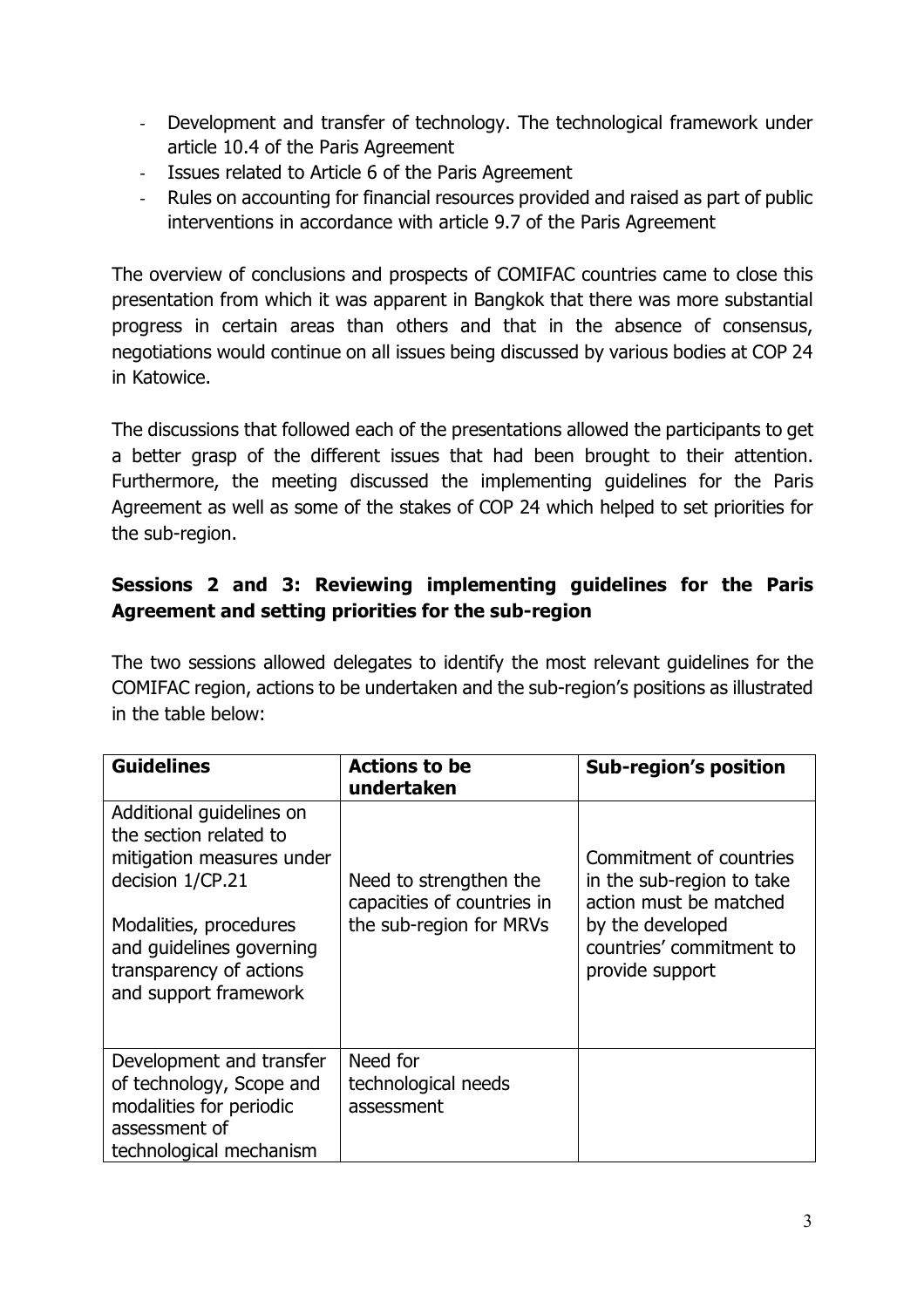| Support for the Paris<br>Agreement   |                                                                                           |                                                                                                                                                                                                                                                                                                                      |
|--------------------------------------|-------------------------------------------------------------------------------------------|----------------------------------------------------------------------------------------------------------------------------------------------------------------------------------------------------------------------------------------------------------------------------------------------------------------------|
| Common timeframes for<br><b>NDCs</b> | Need to strengthen the<br>capacities of countries<br>in the sub-region for<br><b>MRVs</b> | Countries in the sub-<br>region have agreed to<br>harmonize the timeframes<br>for submitting the NDCs<br>but are making a prior<br>request for an adjustment<br>period to allow all<br>countries to get on the<br>same level before aligning<br>with the harmonized cycle<br>for submitting NDCs once<br>in 5 years. |

Following the sessions, Mr. Itsoua Madzous Gervais Ludovic, Deputy Executive Secretary of COMIFAC presented a summary of the GIEC report on the impacts of temperature increases of more than 1.5°C above pre-industrial levels, as requested by the Conference of Parties at the end of COP 21 in Paris. The report is structured as follows:

- Part one: Understanding global warming of 1.5°C.

- Part two: Climate change forecasts, potential impacts and related risks.

- Part three: Emissions and transitions of systems compatible with limiting global warming to 1,5°C.

- Part four: Strengthening the global response to climate change in the context of sustainable development and poverty eradication efforts.

The report notes that climate change is already affecting some development activities in the sub-region. It further underscores the importance of Central African forests as carbon sinks as well as their role in capturing and storing carbon.

The participants however pointed out that the report failed to take adequate account of Central Africa's scientific publications.

#### **Day 2: 17 October 2018:**

The day featured not only a variety of presentations but also discussion topics which did not require presentations as well as round table discussions during which participants were able to provide brief reports on the current state of affairs of the topic under discussion in their country.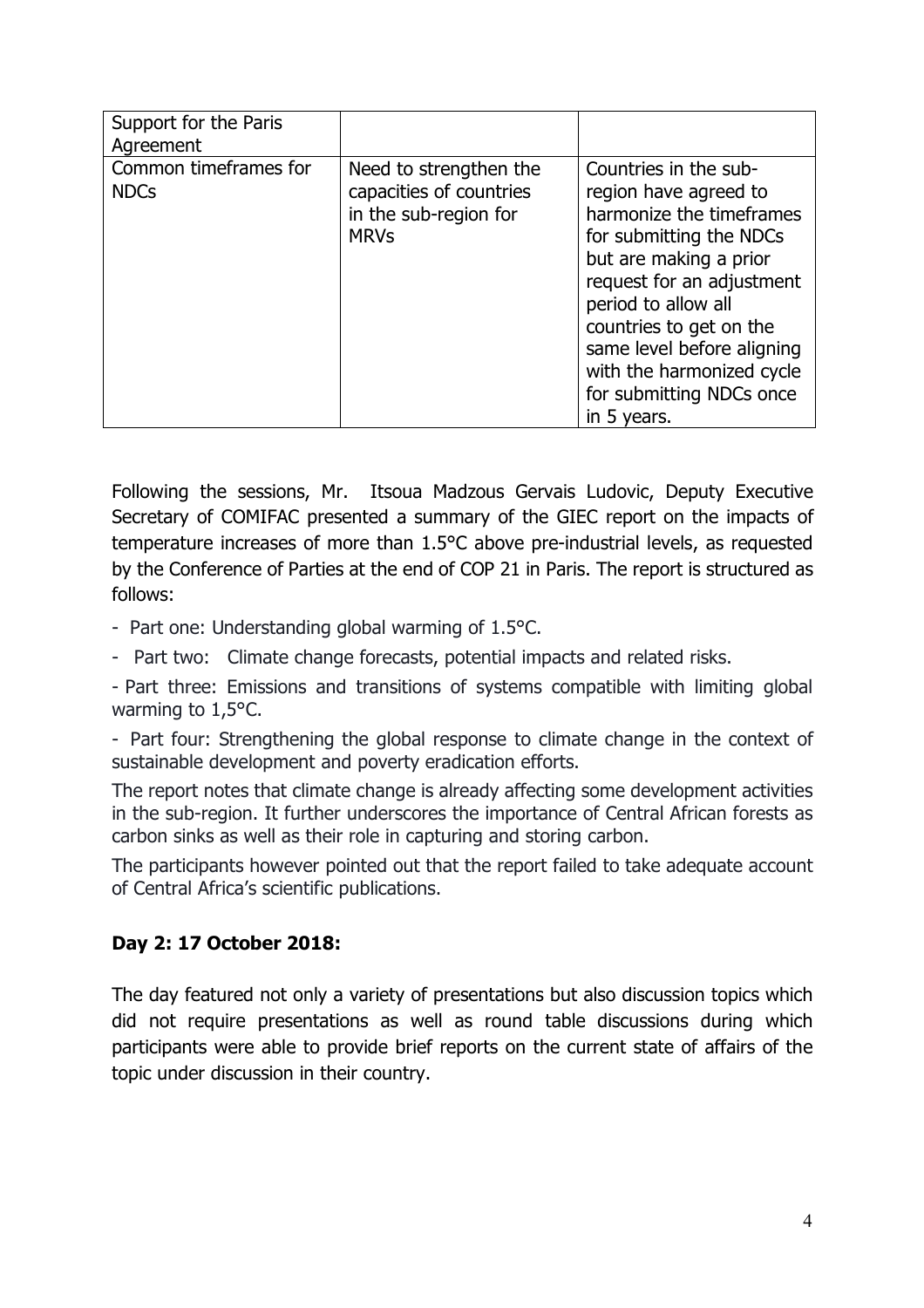Ahead of today's deliberations, the consulting firm Ernst and Young, which attended the meeting, took the opportunity to inform participants of the development of the fund-raising mechanism in the private sector to support climate actions (REDD+ Catalytic Fund). One-on-one discussions were held with country representatives on the sidelines to identify project ideas to be included in the project portfolio.

### **Session 4: Stakes of CoP 24**

Mr. Ndjatsana Michel's presentation identified several issues for the CoP 24.

However, the discussions placed greater emphasis on the obligation of the Parties to develop and submit long term low-emissions development strategies in accordance with the provisions of the Paris Agreement.

Next, Gabon made a brief presentation of the study conducted to define the concept of forests in the country's context. During the ensuing discussions, the participants pointed out that it would be advisable for each country in the sub-region to provide a definition of the concept of forests before developing its strategy.

They also pointed out the need to refer to the definitions already provided by the FAO, UNFF and OFAC in developing these definitions, and also to refrain from establishing a uniform definition of forests for the entire sub-region given that each country has its own specificities.

Finally, the COMIFAC Working Group on Climate Change (CWGCC) urged the COMIFAC member countries to integrate the carbon dimension to the extent possible in their definition of forests.

## Status of implementation of nationally determined contributions in COMIFAC member countries

A round table discussion was organized to allow each country to review the status of implementation of its NDC. The initiative was also expected to generate some ideas to contribute to the regional project on NDCs currently under development. During the discussions, one of the participants' raised a question as to the exact timetable for the launch of the implementation of NDCs, as well as for their review, given that the Paris Agreement had come into force earlier than expected.

The discussions that followed the countries' interventions revealed that the countries are at various stages in the implementation of their NDCs and that there is a need to review most of the NDCs.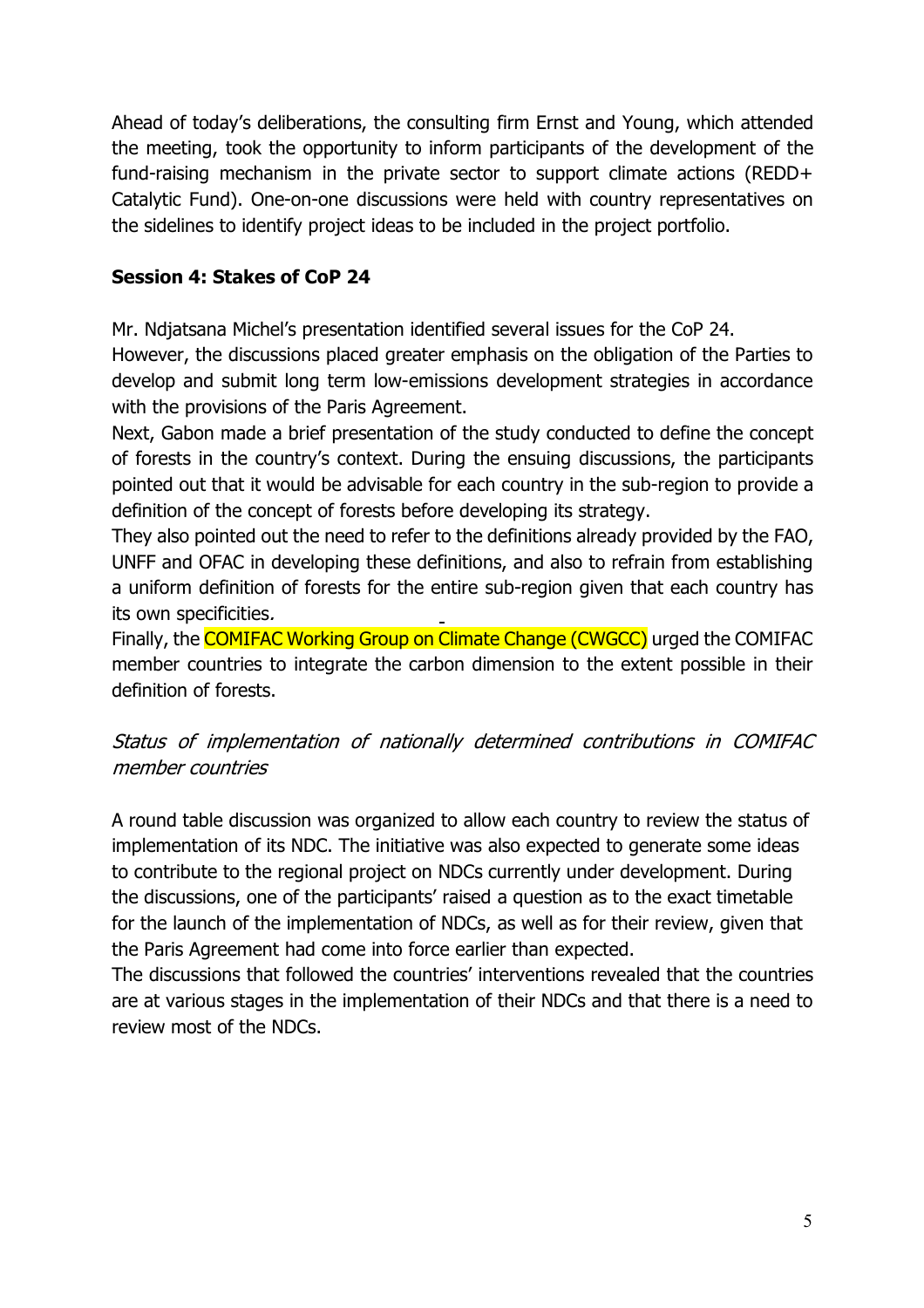# Sub-regional Project on NDCs

A few points were selected to be included in the concept paper of the project:

- building the capacities of countries to prepare and review NDCs;
- identifying funding sources;
- intersectoral coordination to involve all relevant sectors in the project;
- Expanding the project to the national and sub-national levels in order to obtain reliable and realistic information;

### Presentation on COMIFAC's strategies for participating in the CoP 24

This presentation was delivered by Mr. Ndjatsana Michel.

The strategies presented mainly entailed actions to be carried out both by countries at the national level, especially coordination of country participation (stands, side events, …) and sharing of relevant information, and by COMIFAC at the sub-regional level, particularly by bringing in the relevant expertise to support the sub-region's delegates and coordinating country participation at the conference venue.

### **Session 5: Reporting under the UNFCCC**

A round table discussion provided an opportunity for participants to report on the development of biennial reports and national communication in their countries.

During the discussions, Sao Tome and Principe reported challenges in preparing the documents due to language difficulties.

The participants recognized the need to share expertise among the countries of the sub-region in order to help those still struggling to meet this obligation.

#### Presentations of the Project Team - JICA

Under the JICA project, it is expected that the capacities of COMIFAC member countries to conduct negotiations at UNFCCC meetings be strengthened. In order to improve these negotiating capacities, each country should be able to evaluate the volume of GHG emissions from deforestation and forest degradation on its own territory, hence the need for training in "forest monitoring" and the development of the Sub-regional Forest Monitoring Manual including a section on forest inventory.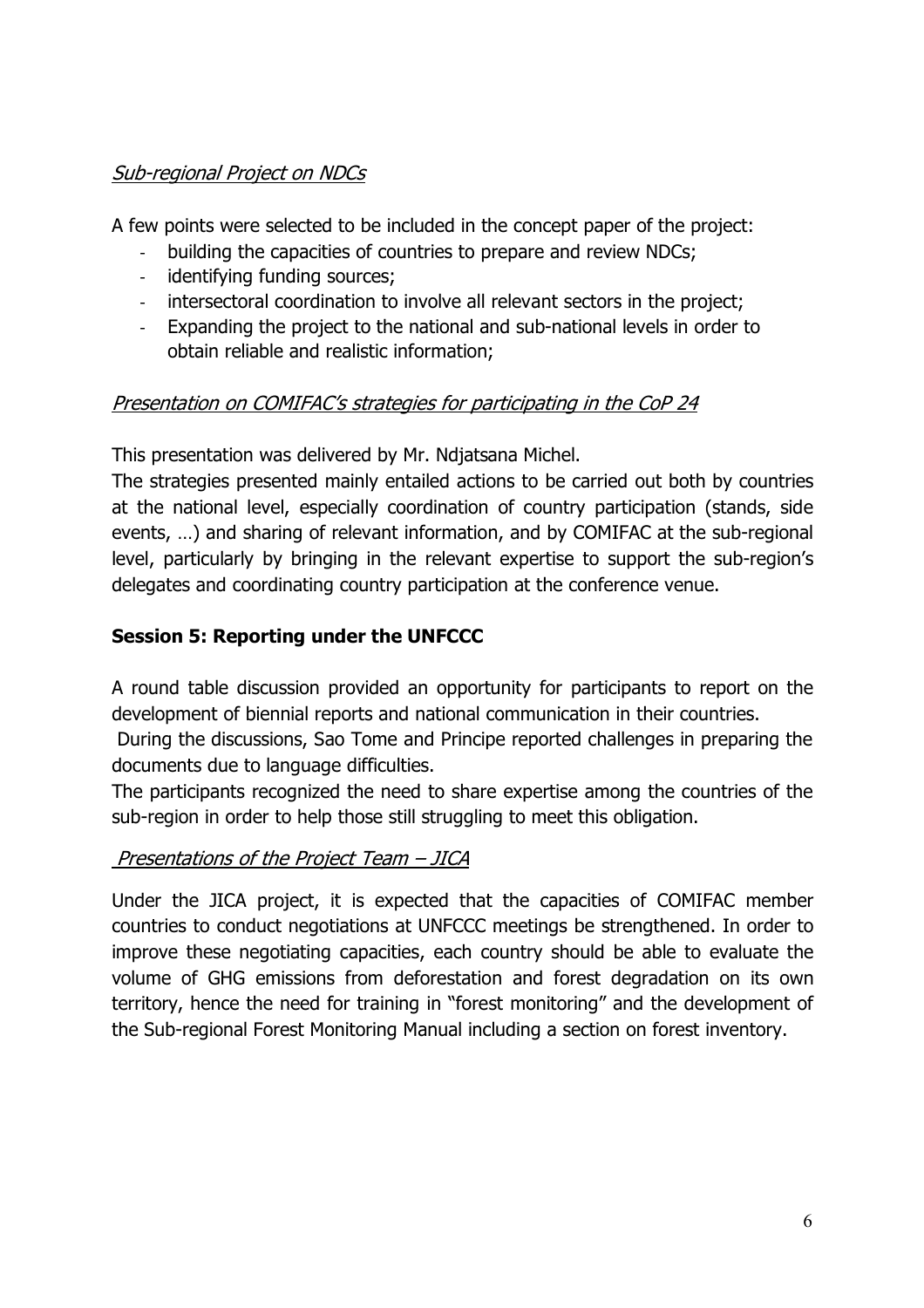In the absence of Mr. Hiroshi Sasakawa, JICA's representative, these points were presented by Mr. Ndjatsana Michel, who advised the participants to send their questions directly to the former by mail.

Before closing the meeting for the day, the facilitator drew the attention of the participants to two documents that had been made available to them: the Decision on Climate Change pronounced at the African Ministerial Conference on Environment on 19 September 2018 in Nairobi, Kenya, and the Ministerial Katowice Declaration on Forests for Climate proposed by the incoming CoP Chair.

As he invited comments from the participants on this second document, he also requested their comments on the draft Brussels Declaration that is due for adoption at the 18th Meeting of the CBFP Parties to be held from 27 to 28 November 2018 in Brussels, Belgium. The draft version of the declaration was also made available to them.

## **Day 3: 18 October 2018:**

As regards the draft documents for which participants' inputs were requested (Katowice Ministerial Declaration on Forests for Climate and Brussels Declaration), it was agreed that these inputs should be sent to the COMIFAC Executive Secretariat latest by Wednesday 24 October 2018.

A roadmap was adopted by the participants and is attached to this report.

The following recommendations were formulated at the end of the workshop:

#### **To the Ministers during the CBFP Meeting**

Recognizing that the Congo Basin countries have so far made substantial investments, drawing on their domestic resources, and acknowledging that these investments will still not suffice to meet the objectives of the Paris Agreement, Agenda 2030 (Sustainable Development Goals) and Agenda 2063 of the African Union;

The WGCC recommends:

- That the COMIFAC States be assisted in integrating climate change concerns in public policies and developing and/or implementing significant climate investment plans in line with their development priorities;
- That the resources for implementing these investment plans be secured;